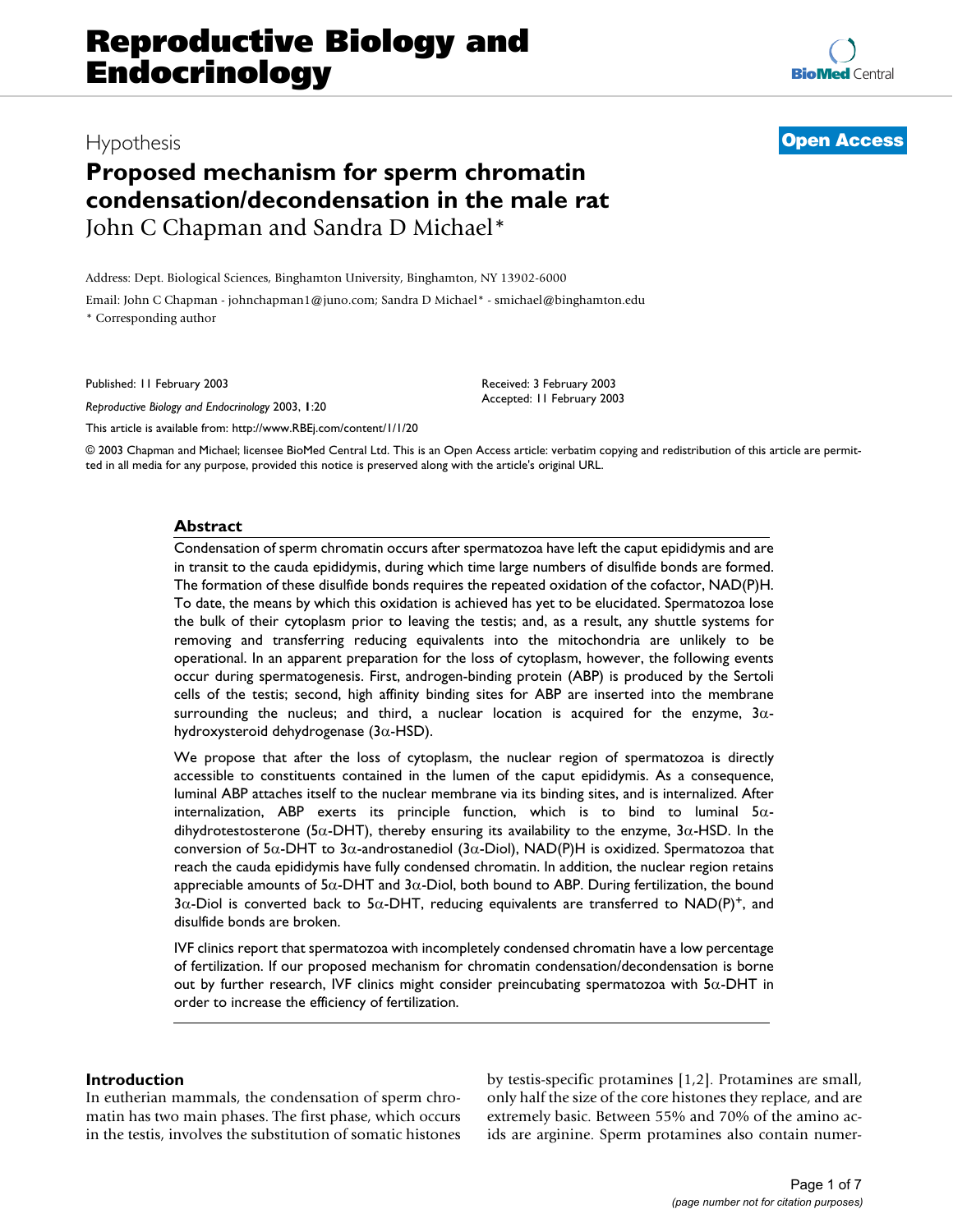ous cysteine residues, which are used to generate disulfide cross-links between adjacent protamine molecules during chromatin condensation. Bull sperm protamine contains 47 amino acids, with 24 arginine and 6 cysteine residues [3]; and rat sperm protamine consists of 50 amino acids, with 32 arginine and 5 cysteine residues [4]. Both protamine molecules are of sufficient length to fill one turn of DNA, with adjacent protamines locked in place around DNA by multiple disulfide bridges [3].

The formation of large numbers of disulfide cross-links between protamine molecules describes what occurs in the second main phase of chromatin condensation. These cross-links are formed after the spermatozoa have exited the caput epididymis and are in route to the cauda epididymis [5–9]. In the rat, the head region of spermatozoa contains approximately 6.9 nMoles of sulfhydryl groups (SH) + disulfides (SS) per million sperm, a figure which remains constant throughout spermatogenesis [10]. Spermatozoa that are isolated from the caput epididymis contain 84% of total SH + SS groups in the head region as thiols; whereas, sperm heads from the cauda epididymis contain only 14% of total SH + SS groups as thiols. This difference indicates that during transit between the two epididymides, almost 1.5 billion disulfide bonds are formed per individual sperm. Therefore, it is not surprising that after chromatin condensation, sperm are highly resistant to a variety of agents such as strong acids, proteases, DNAse, and detergents [11]. The overall effect of chromatin condensation is a transient inactivation of the male genome [12].

Chromatin condensation is directly related to the capacity of sperm to fertilize the ovum. For example, spermatozoa from both the caput epididymis and the proximal corpus epididymis lack the ability to fertilize; whereas, spermatozoa from the distal corpus epididymis and the cauda epididymis have this ability [8,13,14]. Human spermatozoa in which the chromatin is not completely condensed are also reported to have a low percentage of fertilization [15]. In a recent study, human sperm that were incompletely condensed failed to fertilize, even after their injection directly into the ovum [16]. Incomplete chromatin condensation is independent of other causes of infertility, such as abnormalities in sperm morphology (teratozoospermia), low sperm count (oligospermia), or poor sperm motility (asthenozoospermia) [17]. It has been suggested that incompletely condensed sperm constitute a significant factor in the assessment of male fertility [17].

In contrast to spermatogenesis, the process of fertilization requires that disulfide bonds between protamine molecules be broken. This occurs before chromatin decondensation, pronucleus formation, and DNA synthesis [18– 21]. It has been proposed that glutathione, which is present in the egg cytoplasm, provides the reducing equivalents for the reduction of the disulfide bonds [18]. Under *in vitro* conditions, heparin-reduced glutathione does cause sperm decondensation [22]. The possibility that mitochondria, located in the middle piece of the spermatozoan, might be involved in decondensation via a lactate/ pyruvate shuttle system [23] has also been considered. However, when spermatozoa were treated with cyanide, there was no effect on chromatin decondensation [24]. It has also been suggested that chromatin decondensation is the result of a trypsin-like, acrosomal protease that causes a proteolytic degradation of sperm protamine [25].

There is no question that the oxidation and reduction of sulfhydryl groups is critical to sperm chromatin condensation/decondensation. However, very little is known about the processes, or whether each utilizes the same mechanisms. The usual recipient for reducing equivalents is  $NAD(P)^+$ , which is reduced to  $NAD(P)H$ . Unless the nuclear region contains an unlimited supply of  $NAD(P)^+$ , it is critical that NAD(P)H transfer its reducing equivalents to some other molecule. During the early stages of spermatogenesis, reducing equivalents can be transferred from the cytoplasm into the mitochondria via shuttle systems [26,27]. However, spermatozoa lack cytoplasm, and their mitochondria are located in the middle piece [28]. Without cytoplasm it is unlikely that spermatozoa can transfer reducing equivalents from the head region to the middle piece. It has been reported that spermatozoa contain a membrane-bound NADPH oxidase for the transfer of reducing equivalents [29,30]. However, it was also reported that this NAD(P)H oxidase activity is insignificant [31], which limits the likelihood of it being a substitute for the shuttle systems. This leaves the question unanswered of how reducing equivalents are transferred in spermatozoa. The unique structure of spermatozoa, relative to that of a typical cell, suggests that their pathway for oxidizing NAD(P)H is unique as well. We previously reported that the head region of sonication-resistant spermatids converts endogenous 5α-dihydrotestosterone (5α-DHT) to 3α-androstanediol (3α-Diol) [32], a reaction in which NAD(P)H transfers its reducing equivalents to  $5\alpha$ -DHT. In our study, no cofactor was added to the incubation, indicating that endogenous NAD(P)H was the source of the reducing equivalents. Evidence that spermatozoa are also capable of this transfer is indicated by the report that bovine spermatozoa convert  ${}^{3}$ H-DHT to  ${}^{3}$ H-3α-Diol without added cofactor [33]. The remainder of this paper will use published data to develop and describe the putative role of the principle constituents in this unique pathway for reducing equivalents.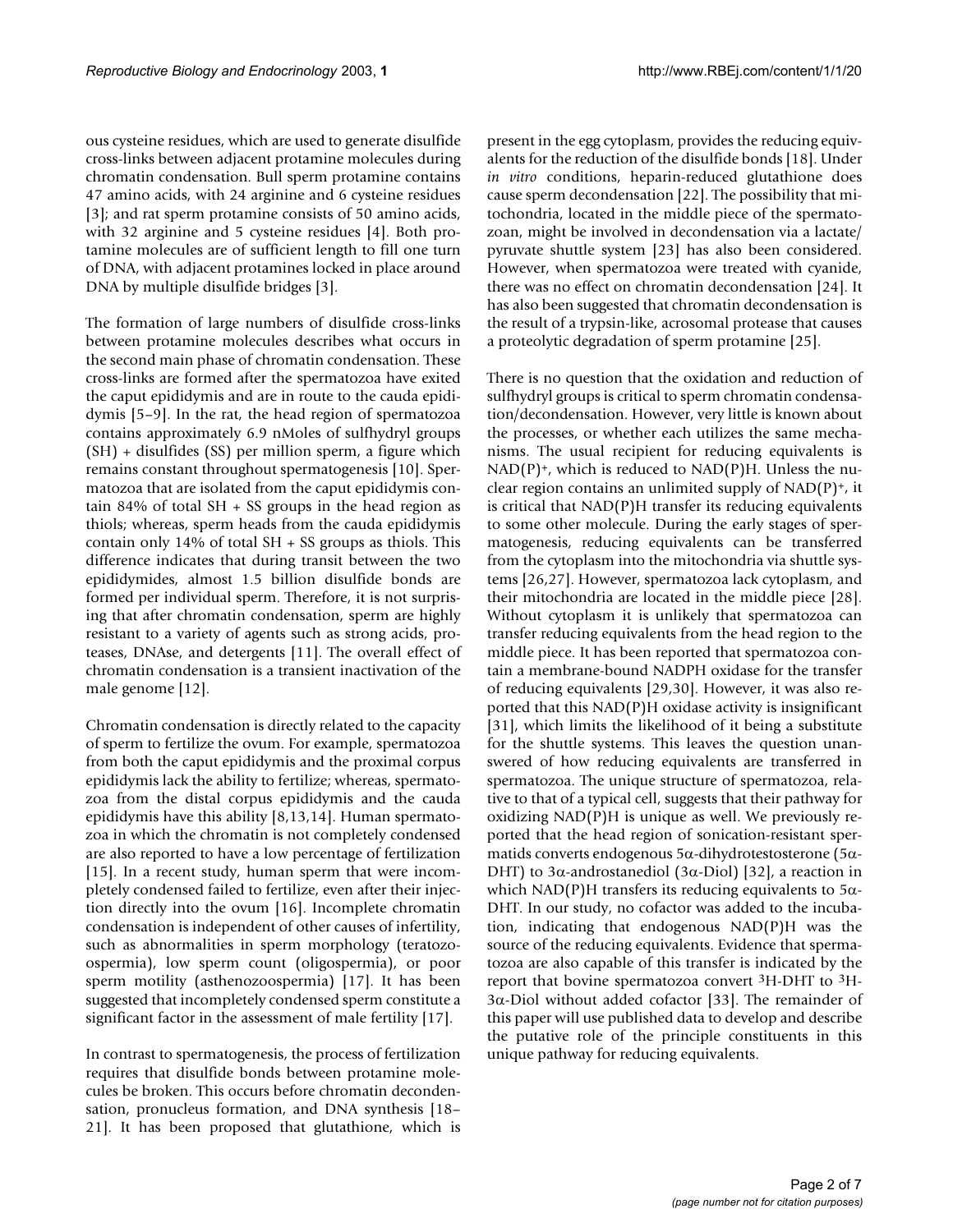#### **Hypothesis**

## *Proposed mechanism for sperm chromatin condensation/ decondensation*

The first constituent in the proposed mechanism is androgen binding-protein (ABP). ABP is one of the major secretory products of the Sertoli cells of the mammalian testis [34–37]. In the rat, Sertoli cells secrete 20% of their ABP across the basal membranes into the interstitial compartment and 80% into the lumen of the seminiferous tubules [38,39]. ABP is then transported via the rete testis and efferent ductales into the caput and caudal epididymides [40–44]. During transit, the levels of ABP increase, and then fall in the cauda epididymis [45]. For example, in seminiferous tubule fluid the level of ABP is 40 nM; in rete testis fluid it is 60 nM; in the lumen of the caput epididymis it is 265 nM; and, in the lumen of the cauda epididymis it is 65 nM. Biologically active ABP can be detected in the serum of the male rat at 15 days of age [46,47]. However, after 40 days of age, the serum of the adult male rat contains less than 0.2% of the ABP measured in testis and caput epididymis [45]. *In vitro* and *in vivo* studies have demonstrated that the synthesis and secretion of ABP is regulated by androgens and FSH [48–50]. Testicular ABP has been found in all species that have been examined. The best characterized are rat, rabbit, and human ABP/ SHBG (steroid hormone binding globulin) [51]. Despite testicular ABP being produced by the Sertoli cells and plasma SHBG originating from hepatocytes [52], it is now known that ABP and SHBG are encoded by the same gene and share a number of identical amino acid sequences [53–55].

It is generally accepted that one mole of ABP binds one mole of steroid. Although there is some variation in steroid specificity, ABP from most species binds DHT, T, estradiol-17- $\beta$  (E<sub>2</sub>), and 5 $\alpha$ -diol with high affinity. The dissociation constant  $(K_d)$  of ABP for DHT is between 1.6  $\times$  10<sup>-9</sup> M and 0.8  $\times$  10<sup>-9</sup> M. Testosterone, E<sub>2</sub>, and 5α-diol bind with lower affinities, but generally within one order of magnitude of that of DHT [42,56–59]. ABP does not appear to have any binding affinity for either androstenedione or progesterone.

Despite the extensive amount of data that have accumulated on the ABP molecule *per se*, very little definitive information on its role in male reproduction has been obtained. The underlying problem contributing to the lack of knowledge is that there are no known natural mutants in humans or animals where ABP is totally absent. This suggests that ABP is extremely important for mammalian development (i.e., mutants are lethal), or conversely, it is of little or no importance. The latter would appear unlikely considering the homology of sequence and activity of mammalian ABP, irrespective of species [51,59]. Early studies indicated that there is a correlation

between decreased levels of ABP and infertility in: the pregnenolone-treated rat [60], the restricted rat [61], and hamsters exposed to altered photoperiods [62]. A series of papers by Huang et al. [48,63,64] indicated that the ability of spermatogenesis to produce viable sperm is closely related to ABP levels.

Sertoli cell cultures enriched with germ cells (spermatogonia, primary spermatocytes) undergo a doubling in the secretion of ABP [65,66]. The increased secretion of ABP requires FSH stimulation and the direct contact of the Sertoli cells with the spermatocytes. In 1984, Steinberger's group [67] reported that rat spermatocytes contain specific binding sites for ABP. Pelliniemi et al. [68], using anti-ABP antibodies, reported the presence of positive granules within the cytoplasm of spermatocytes and spermatids. Further use of the technique of immunocytochemistry has shown that the intensity of immunoreactive ABP staining and its intracellular localization in rat testis are dependent on the stage of the spermatogenic cycle [69].

Using purified ABP complexed to 3H-testosterone, Gerard et al. [70] demonstrated the endocytosis of ABP/SHBG by coated vesicles in monkey germ cells. The ligand-ABP complex was taken up by spermatogonia, spermatocytes, and early spermatids. This group reported that late spermatids and sperm did not internalize the ABP/SHBG. In a second study, using transmission electron microscopy and autoradiography, Gerard et al. [71] examined the internalization of ABP by rat germ cells and found that ABP was internalized by spermatocytes, round spermatids, and elongated spermatids. It was also noted that the intracellular site of ABP accumulation changed as the sperm matured. For example, labeling was most intense in nuclei having the less condensed form of chromatin. A nuclear location for ABP during the early stages of spermatogenesis suggests that it might play a role in transcription. Reports that stage XI elongated spermatids contain the androgen receptor [72], and synthesize mRNA [28], tend to bear this out.

ABP has also been shown to be associated with sperm during the later stages of spermatogenesis. For example, in an investigation of the endocytosis of ABP by sperm, Felden et al. [73], and Gerard [74] reported that rat germ cells each have 12,000 to 13,000 binding sites for ABP. The binding sites are a single class with a dissociation constant  $(K_d)$  for ABP of 0.78 nM [74]. It was proposed that the endocytosis of ABP is receptor mediated and related to the ABP binding activity previously identified on germ cell plasma membranes [71]. This suggests that ABP may also function in spermatogenesis as a steroid trans-membrane carrier. While this has yet to be demonstrated, it has been reported that tubules of the caput epididymis accumulate 3H-testosterone more efficiently from the luminal surface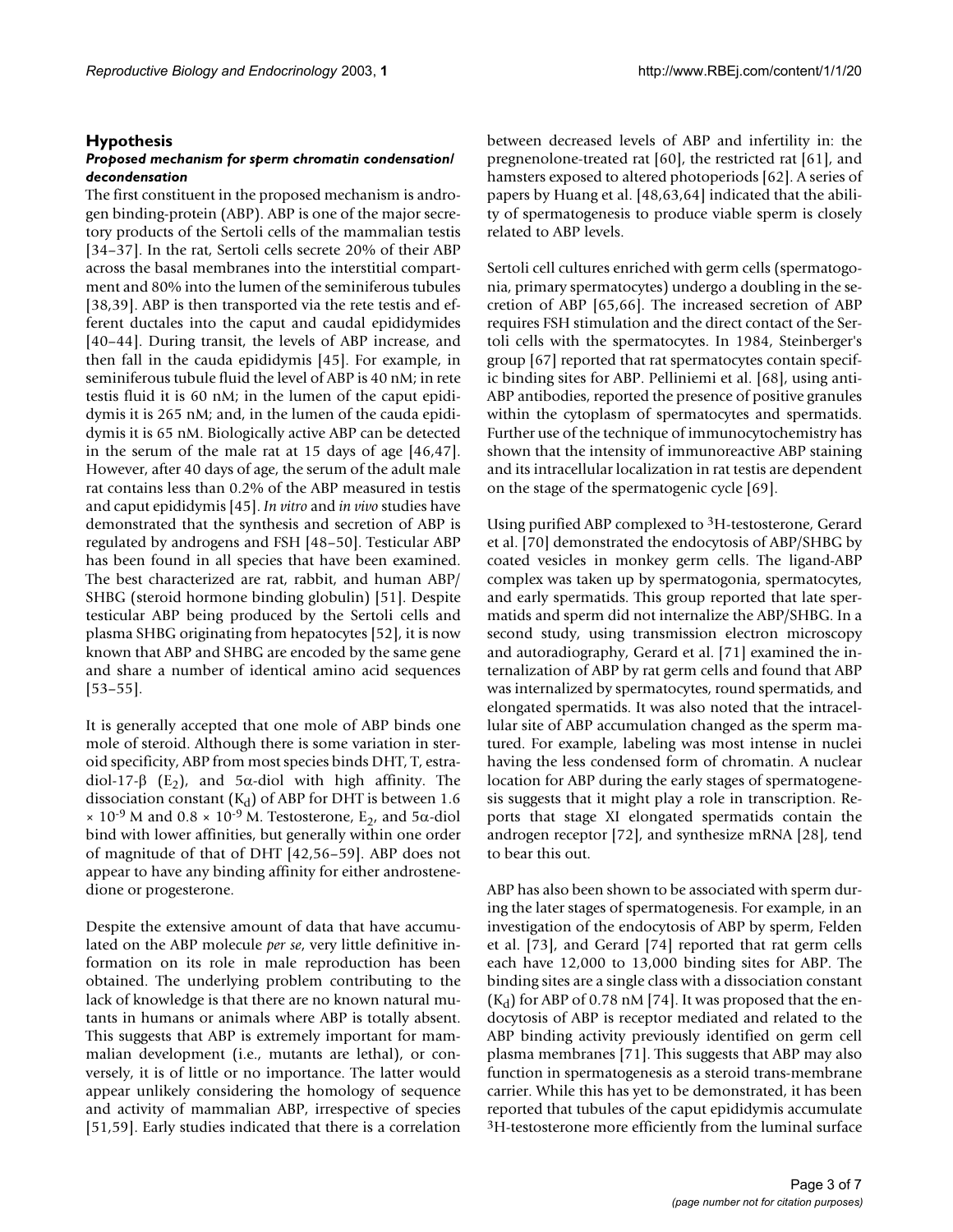in the presence of ABP [75]. Others have suggested that the function of ABP is to establish and maintain the high androgen levels required for sperm maturation in the epididymides [45]. High levels of immunoreactive ABP have been found in the lumen of the initial segment of the caput epididymis, where the protein is seen to be coating both the spermatozoa and the brush border of the principal cells. Considerable staining is also observed in the epithelial cells, with the heaviest staining in the apical portion of the cells. The heavy staining of spermatozoa and epithelial cells in this region suggests a considerable degree of endocytosis of luminal ABP. Very little immunoreactive ABP is detected in the epithelial cells of the distal caput, corpus, and cauda epididymides [68].

The second constituent in the proposed pathway for transferring reducing equivalents is the enzyme,  $3\alpha$ -hydroxysteroid dehydrogenase (3α-HSD). This enzyme is believed to exist to limit the levels of DHT and to aid in the metabolic clearance of potent androgens. The clearance pathway for androgens is understood to be: testosterone  $\rightarrow$  5 $\alpha$ -DHT  $\rightarrow$  3 $\alpha$ -Diol glucuronide [76,77]. In humans, there are 4 isoforms of  $3\alpha$ -HSD, all within the aldo-keto reductase (AKR) superfamily [77]. The isoforms are  $NAD(P)(H)$ dependent and convert 5α-dihydrotestosterone (17betahydroxy-5alpha-androstan-3-one [5α-DHT]) to yield 5αandrostane-3α, 17β-diol; [3α-Diol]). At present, different isoforms of 3α-HSD have been found in liver, prostate, mammary glands, uterus, brain, and skin [78,79]. In the oxidation direction, only AKR1C2, which is found in the brain, is able to convert 3α-Diol to 5α-DHT.

In the rat, there is a single form of  $3α$ -HSD [80]. The reported locations for 3α-HSD in the male rat are liver, scrotal skin, muscle, prostate, epididymis, and sonicationresistant spermatids [32,80–82]. The epididymis of the adult male rat converts  $3\alpha$ -diol to  $5\alpha$ -DHT [82], indicating that the single form of 3α-HSD is reversible.

The head region of sonication-resistant rat spermatids converts endogenous bound 5α-DHT to 3α-Diol in the absence of added NAD(P)H cofactor [32]. In addition, bovine epididymal spermatozoa and ejaculated bovine sperm convert <sup>3</sup>H-DHT to <sup>3</sup>H-Diols, also without added cofactor [33]. This suggests that spermatozoa contain the enzyme,  $3\alpha$ -HSD, and that it utilizes endogenous NAD(P)H. It was also reported that  ${}^{3}$ H-DHT and  ${}^{3}$ H-Diols become bound to bovine spermatozoa during incubation [33].

The large numbers of disulfide bonds that are formed during chromatin condensation necessitate the repeated oxidation of NAD(P)H. We believe oxidation occurs via the transfer of reducing equivalents to 5α-DHT. The overall process requires the concerted efforts of the enzyme 3αHSD, and ABP. Unlike 5α reductase, an enzyme found primarily in spermatocytes  $[83,84]$ , 3 $\alpha$ -HSD is found in spermatids [32], as well as in spermatozoa [33]. With  $3\alpha$ -HSD localized in the nuclear region of the sperm [32], the only limitation on the oxidation of NAD(P)H is the availability of  $5\alpha$ -DHT, which is the responsibility of ABP. The nuclear region of each spermatozoan is enclosed by a membrane that has 12,000 to 13,000 high affinity binding sites for ABP [73,74]. These ABP binding sites come into play after the loss of cytoplasm and the spermatozoa have entered the caput epididymis. Here, immunoreactive ABP can be seen covering the spermatozoa [69]. The binding and internalization of ABP, as well as the subsequent delivery of  $5\alpha$ -DHT, is facilitated by the extremely high levels of both ABP and 5α-DHT, which in the caput epididymis are 265 nM and 200 nM, respectively [45]. The observation that ABP is not found in epithelial cells of the distal caput, corpus, and cauda epididymides [68], suggests that the internalization of ABP is limited to the proximal caput epididymis.

We have examined the head region of spermatozoa, isolated from the cauda epididymis for the presence of bound androgens, and detected  $3α$ -Diol (1344 pg/mg) DNA) and 5α-DHT (385 pg/mg DNA) [85]. Both androgens were tightly bound to the head region and remained there even when spermatozoa were isolated from the cauda epididymis of male rats that had been castrated three days previously. The obvious tenacity of the head region for these two androgens is very likely due to ABP. Evidence for the continued presence of ABP in mature spermatozoa can be provided by calculating the theoretical levels of bound androgen, and comparing this figure with the actual levels of bound androgen. Since the nuclear region of each spermatozoan contains 3.5 pg DNA [85], and has between 12,000 to 13,000 binding sites for ABP [73,74], the theoretical level of bound androgen would be between 1650 pg/mg DNA and 1790 pg/mg DNA. The measured levels of 3 $\alpha$ -Diol and 5 $\alpha$ -DHT were 1344 pg/ mg DNA and 385 pg/mg DNA, respectively, or a total of 1729 pg/mg DNA [85].

In the formation of disulfide bonds, NAD(P)H has to be repeatedly oxidized. During fertilization and the dissolution of disulfide bonds, the reverse occurs, and  $NAD(P)^+$ has to be repeatedly reduced. If chromatin decondensation utilizes the mechanism of chromatin condensation, but in reverse, then this will occur through the transfer of reducing equivalents from 3 $α$ -Diol to NAD(P)<sup>+</sup>. We have found that the  $3\alpha$ -Diol bound to the head region is consistently 3 fold that of bound  $5\alpha$ -DHT [85], indicating that  $3α$ -HSD is functioning as a reductase. For the enzyme to operate in the reverse direction, it is likely that activation by an external source is required. This activation could be in the form of a female sex hormone, such as es-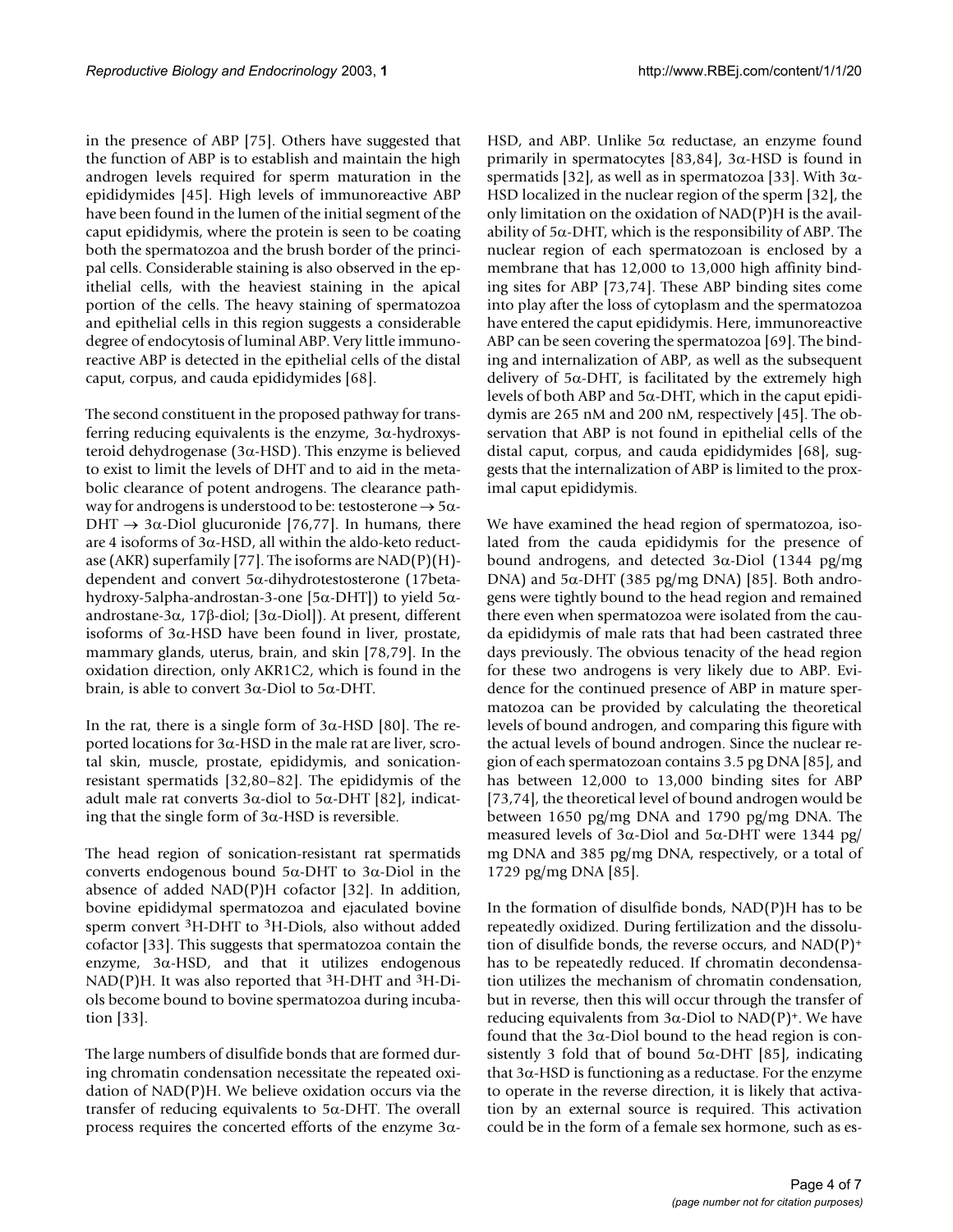trogen or progesterone. Progesterone is known to act on the sperm to induce capacitation [86]. It could also cause 3α-HSD to function as an oxidase. There are approximately 10,000 molecules of 3α-Diol per spermatozoan [85]. This number would produce less than 1% of the reducing equivalents needed to break all disulfide bounds. Still, enough bonds could be broken to allow reduced glutathione, contained in the cytoplasm of the ovum [18], to penetrate the chromatin and affect the dissolution of the remainder of the disulfide bonds.

It has been suggested that glutathione is an intermediary in sperm condensation [29]. If this is indeed the case, reducing equivalents still need to be transferred, for which our proposed mechanism is applicable.

# *Testing the proposed mechanism for sperm chromatin condensation*

The literature contains a number of reports that tentatively support our proposed mechanism. For example, a reduction in androgen levels in the lumen of the caput and cauda epididymides is correlated with decreased numbers of disulfide bonds in spermatozoa [87,88]. In addition, there is a significant correlation between ABP levels and sperm fertilizing ability in the pregnenolone-injected rat [60] and the restricted (H<sup>re</sup>) rat [\[89](#page-6-0)]. In both experimental animals, decreased levels of ABP caused a defect in sperm quality, but had no affect on sperm quantity. While these studies provide supportive evidence, the best way to validate the proposed mechanism is to demonstrate that the formation of disulfide bonds in caput epididymal spermatozoa is completely dependent upon the conversion of 5α-DHT to 3α-Diol.

# *Significance of the proposed mechanism for sperm chromatin condensation*

Knowledge of the actual mechanism of chromatin condensation/decondensation is important to the field of reproductive endocrinology. For example, if  $5\alpha$ -DHT is found to be the recipient of reducing equivalents during chromatin condensation, IVF clinics might consider preincubating spermatozoa with 5α-DHT in order to increase the efficiency of fertilization.

### **References**

- 1. Bellve AR, Anderson E and Hanley-Bowdoin L **[Synthesis and ami](http://www.ncbi.nlm.nih.gov/entrez/query.fcgi?cmd=Retrieve&db=PubMed&dopt=Abstract&list_uids=1204939)[no acid composition of basic proteins in mammalian sperm](http://www.ncbi.nlm.nih.gov/entrez/query.fcgi?cmd=Retrieve&db=PubMed&dopt=Abstract&list_uids=1204939) [nuclei.](http://www.ncbi.nlm.nih.gov/entrez/query.fcgi?cmd=Retrieve&db=PubMed&dopt=Abstract&list_uids=1204939)** *Dev Biol* 1975, **47:**349-365
- 2. Goldberg RB, Geremia R and Bruce WR **[Histone synthesis and re](http://www.ncbi.nlm.nih.gov/entrez/query.fcgi?cmd=Retrieve&db=PubMed&dopt=Abstract&list_uids=323095)[placement during spermatogenesis in the mouse.](http://www.ncbi.nlm.nih.gov/entrez/query.fcgi?cmd=Retrieve&db=PubMed&dopt=Abstract&list_uids=323095)** *Differentiation* 1977, **7:**167-180
- 3. Coelingh JP, Monfoort CH, Rozijn TH, Gevers Leuven JA, Schiphof R, Steyn-Parve EP, Braunitzer G, Schrank B and Ruhfus A **[The com](http://www.ncbi.nlm.nih.gov/entrez/query.fcgi?cmd=Retrieve&db=PubMed&dopt=Abstract&list_uids=10.1016/0005-2795(72)90174-2)[plete amino acid sequence of the basic nuclear protein of bull](http://www.ncbi.nlm.nih.gov/entrez/query.fcgi?cmd=Retrieve&db=PubMed&dopt=Abstract&list_uids=10.1016/0005-2795(72)90174-2) [spermatozoa.](http://www.ncbi.nlm.nih.gov/entrez/query.fcgi?cmd=Retrieve&db=PubMed&dopt=Abstract&list_uids=10.1016/0005-2795(72)90174-2)** *Biochem Biophys Acta* 1972, **285:**1-14
- 4. Marushige Y and Marushige K **[Transformation of sperm histone](http://www.ncbi.nlm.nih.gov/entrez/query.fcgi?cmd=Retrieve&db=PubMed&dopt=Abstract&list_uids=1141210) [during formation and maturation of rat spermatozoa.](http://www.ncbi.nlm.nih.gov/entrez/query.fcgi?cmd=Retrieve&db=PubMed&dopt=Abstract&list_uids=1141210)** *J Biol Chem* 1975, **250:**39-45
- 5. Aravindan GR, Krishnamurthy H and Moudgal NR **[Rat epididymal](http://www.ncbi.nlm.nih.gov/entrez/query.fcgi?cmd=Retrieve&db=PubMed&dopt=Abstract&list_uids=8714072) sperm exhibit on dithiothreitol treatment in vitro quantifia[ble differences in patterns of light scatter, uptake of 14C-io](http://www.ncbi.nlm.nih.gov/entrez/query.fcgi?cmd=Retrieve&db=PubMed&dopt=Abstract&list_uids=8714072)doacetamide and binding of ethidium bromide to DNA.** *Indian J Exp Biol* 1995, **33:**899-910
- 6. Hingst O, Blottner S and Franz C **[Chromatin condensation in cat](http://www.ncbi.nlm.nih.gov/entrez/query.fcgi?cmd=Retrieve&db=PubMed&dopt=Abstract&list_uids=8659706) [spermatozoa during epididymal transit as studied by aniline](http://www.ncbi.nlm.nih.gov/entrez/query.fcgi?cmd=Retrieve&db=PubMed&dopt=Abstract&list_uids=8659706) [blue and acridine orange staining.](http://www.ncbi.nlm.nih.gov/entrez/query.fcgi?cmd=Retrieve&db=PubMed&dopt=Abstract&list_uids=8659706)** *Andrologia* 1995, **27:**275-279
- 7. Haidl G, Badura B and Schill WB **[Function of human epididymal](http://www.ncbi.nlm.nih.gov/entrez/query.fcgi?cmd=Retrieve&db=PubMed&dopt=Abstract&list_uids=7721672) [spermatozoa.](http://www.ncbi.nlm.nih.gov/entrez/query.fcgi?cmd=Retrieve&db=PubMed&dopt=Abstract&list_uids=7721672)** *J Androl* 1994, **15(Suppl):**23S-27S
- 8. Haidl G **[Epididymal maturation of human spermatozoa.](http://www.ncbi.nlm.nih.gov/entrez/query.fcgi?cmd=Retrieve&db=PubMed&dopt=Abstract&list_uids=7843675)** *Fortschr Med* 1994, **112:**492-495
- 9. Golan R, Cooper TG, Oschry Y, Oberpenning F, Schulze H, Shochat L and Lewin LM **[Changes in chromatin condensation of human](http://www.ncbi.nlm.nih.gov/entrez/query.fcgi?cmd=Retrieve&db=PubMed&dopt=Abstract&list_uids=8671486) [spermatozoa during epididymal transit as determined by](http://www.ncbi.nlm.nih.gov/entrez/query.fcgi?cmd=Retrieve&db=PubMed&dopt=Abstract&list_uids=8671486) [flow cytometry.](http://www.ncbi.nlm.nih.gov/entrez/query.fcgi?cmd=Retrieve&db=PubMed&dopt=Abstract&list_uids=8671486)** *Hum Reprod* 1996, **11:**1457-1462
- 10. Shalgi R, Seligman J and Kosower NS **[Dynamics of the thiol status](http://www.ncbi.nlm.nih.gov/entrez/query.fcgi?cmd=Retrieve&db=PubMed&dopt=Abstract&list_uids=2765609) [of rat spermatozoa during maturation: analysis with the flu](http://www.ncbi.nlm.nih.gov/entrez/query.fcgi?cmd=Retrieve&db=PubMed&dopt=Abstract&list_uids=2765609)[orescent labeling agent monobromobimane.](http://www.ncbi.nlm.nih.gov/entrez/query.fcgi?cmd=Retrieve&db=PubMed&dopt=Abstract&list_uids=2765609)** *Biol Reprod* 1989, **40:**1037-1045
- 11. Mahi CA and Yanagimachi R **[Induction of nuclear decondensa](http://www.ncbi.nlm.nih.gov/entrez/query.fcgi?cmd=Retrieve&db=PubMed&dopt=Abstract&list_uids=1171981)[tion of mammalian sperm in vitro.](http://www.ncbi.nlm.nih.gov/entrez/query.fcgi?cmd=Retrieve&db=PubMed&dopt=Abstract&list_uids=1171981)** *J Reprod Fertil* 1975, **44:**293- 296
- 12. Bedford JM and Calvin HI **[The occurrence and possible function](http://www.ncbi.nlm.nih.gov/entrez/query.fcgi?cmd=Retrieve&db=PubMed&dopt=Abstract&list_uids=4207651)[al significance of -S-S- crosslinks in sperm heads, with partic](http://www.ncbi.nlm.nih.gov/entrez/query.fcgi?cmd=Retrieve&db=PubMed&dopt=Abstract&list_uids=4207651)[ular reference to eutherian mammals.](http://www.ncbi.nlm.nih.gov/entrez/query.fcgi?cmd=Retrieve&db=PubMed&dopt=Abstract&list_uids=4207651)** *J Exp Zool* 1974, **188:**137-158
- 13. Orgebin-Crist MC, Jahad N and Hoffman LH **[The effects of testo](http://www.ncbi.nlm.nih.gov/entrez/query.fcgi?cmd=Retrieve&db=PubMed&dopt=Abstract&list_uids=1268923)[sterone, 5alpha-dihydrotestosterone, 3alpha-androstanedi](http://www.ncbi.nlm.nih.gov/entrez/query.fcgi?cmd=Retrieve&db=PubMed&dopt=Abstract&list_uids=1268923)ol, and 3beta-androstanediol on the maturation of rabbit [epididymal spermatozoa in organ culture.](http://www.ncbi.nlm.nih.gov/entrez/query.fcgi?cmd=Retrieve&db=PubMed&dopt=Abstract&list_uids=1268923)** *Cell Tissue Res* 1976, **167:**515-525
- 14. Weissenberg R, Yossefi S, Oschry Y, Madgar I and Lewin LM **[Inves](http://www.ncbi.nlm.nih.gov/entrez/query.fcgi?cmd=Retrieve&db=PubMed&dopt=Abstract&list_uids=7698851)[tigation of epididymal sperm maturation in the golden ham](http://www.ncbi.nlm.nih.gov/entrez/query.fcgi?cmd=Retrieve&db=PubMed&dopt=Abstract&list_uids=7698851)[ster.](http://www.ncbi.nlm.nih.gov/entrez/query.fcgi?cmd=Retrieve&db=PubMed&dopt=Abstract&list_uids=7698851)** *Int J Androl* 1994, **17:**256-261
- 15. Hammadeh ME, Steiber M, Haidl G and Schmidt W **[Association be](http://www.ncbi.nlm.nih.gov/entrez/query.fcgi?cmd=Retrieve&db=PubMed&dopt=Abstract&list_uids=9567167)[tween sperm cell chromatin condensation, morphology](http://www.ncbi.nlm.nih.gov/entrez/query.fcgi?cmd=Retrieve&db=PubMed&dopt=Abstract&list_uids=9567167) based on strict criteria, and fertilization, cleavage and preg[nancy rates in an IVF program.](http://www.ncbi.nlm.nih.gov/entrez/query.fcgi?cmd=Retrieve&db=PubMed&dopt=Abstract&list_uids=9567167)** *Andrologia* 1998, **30:**29-35
- 16. Rosenbusch BE **[Frequency and patterns of premature sperm](http://www.ncbi.nlm.nih.gov/entrez/query.fcgi?cmd=Retrieve&db=PubMed&dopt=Abstract&list_uids=10976411) [chromosome condensation in oocytes failing to fertilize af](http://www.ncbi.nlm.nih.gov/entrez/query.fcgi?cmd=Retrieve&db=PubMed&dopt=Abstract&list_uids=10976411)[ter intracytoplasmic sperm injection.](http://www.ncbi.nlm.nih.gov/entrez/query.fcgi?cmd=Retrieve&db=PubMed&dopt=Abstract&list_uids=10976411)** *J Assist Reprod Genet* 2000, **17:**253-259
- 17. Hammadeh ME, Zeginiadov T, Rosenbaum P, Georg T, Schmidt W and Strehler E **[Predictive value of sperm chromatin condensa](http://www.ncbi.nlm.nih.gov/entrez/query.fcgi?cmd=Retrieve&db=PubMed&dopt=Abstract&list_uids=11297072)[tion \(aniline blue staining\) in the assessment of male fertility.](http://www.ncbi.nlm.nih.gov/entrez/query.fcgi?cmd=Retrieve&db=PubMed&dopt=Abstract&list_uids=11297072)** *Arch Androl* 2001, **46:**99-104
- 18. Zirkin BR, Perreault SD and Naish SJ **Formation and function of the male pronucleus during mammalian fertilization.** *In: The Molecular Biology of Fertilization (Edited by: Schatten H, Schatten G) New York, Academic Press. Harcourt Brace Jovanovich* 1989, 91-114
- 19. Perreault SD, Wolff RA and Zirkin BR **[The role of disulfide bond](http://www.ncbi.nlm.nih.gov/entrez/query.fcgi?cmd=Retrieve&db=PubMed&dopt=Abstract&list_uids=6692970) [reduction during mammalian sperm nuclear decondensa](http://www.ncbi.nlm.nih.gov/entrez/query.fcgi?cmd=Retrieve&db=PubMed&dopt=Abstract&list_uids=6692970)[tion in vivo.](http://www.ncbi.nlm.nih.gov/entrez/query.fcgi?cmd=Retrieve&db=PubMed&dopt=Abstract&list_uids=6692970)** *Dev Biol* 1984, **101:**160-167
- 20. Miller MA and Masui Y **Changes in the stainability and sulfhydryl level in the sperm nucleus during sperm-oocyte interactions in mice.** *Gamete Res* 1982, **5:**167-179
- 21. Longo FL **Regulation of pronuclear development.** *In: Bioregulators of Reproduction (Edited by: Jagiello G, Vogel HJ) New York, Academic Press* 1981, 529-557
- 22. Reyes R, Sanchez-Vazquez ML, Merchant-Larios H, Rosado A and Delgado NM **[Effect of heparin-reduced glutathione on ham](http://www.ncbi.nlm.nih.gov/entrez/query.fcgi?cmd=Retrieve&db=PubMed&dopt=Abstract&list_uids=8827346)[ster sperm DNA unpacking and nuclear swelling.](http://www.ncbi.nlm.nih.gov/entrez/query.fcgi?cmd=Retrieve&db=PubMed&dopt=Abstract&list_uids=8827346)** *Arch Androl* 1996, **37:**33-45
- 23. Gallina-Fernando G, Gerez de Burgos NM, Burgos C, Coronel CE and Blanco A **[The lactate/pyruvate shuttle in spermatozoa: oper](http://www.ncbi.nlm.nih.gov/entrez/query.fcgi?cmd=Retrieve&db=PubMed&dopt=Abstract&list_uids=8109982)[ation in vitro.](http://www.ncbi.nlm.nih.gov/entrez/query.fcgi?cmd=Retrieve&db=PubMed&dopt=Abstract&list_uids=8109982)** *Arch Biochem Biophys* 1994, **308:**515-519
- 24. Ahmadi A and Ng-Soon C **[Sperm head decondensation, pronu](http://www.ncbi.nlm.nih.gov/entrez/query.fcgi?cmd=Retrieve&db=PubMed&dopt=Abstract&list_uids=9460909)[clear formation, cleavage and embryonic development fol](http://www.ncbi.nlm.nih.gov/entrez/query.fcgi?cmd=Retrieve&db=PubMed&dopt=Abstract&list_uids=9460909)lowing intracytoplasmic injection of mitochondria-damaged [sperm in mammals.](http://www.ncbi.nlm.nih.gov/entrez/query.fcgi?cmd=Retrieve&db=PubMed&dopt=Abstract&list_uids=9460909)** *Zygote* 1997, **5:**247-253
- 25. Marushige Y and Marushige K **[Enzymatic unpacking of bull](http://www.ncbi.nlm.nih.gov/entrez/query.fcgi?cmd=Retrieve&db=PubMed&dopt=Abstract&list_uids=10.1016/0005-2744(75)90020-0) [sperm chromatin.](http://www.ncbi.nlm.nih.gov/entrez/query.fcgi?cmd=Retrieve&db=PubMed&dopt=Abstract&list_uids=10.1016/0005-2744(75)90020-0)** *Biochem Biophys Acta* 1975, **403:**180-191
- 26. Burgos C, Coronel CE, de Burgos NM, Rovai LE and Blanco A **[Stud](http://www.ncbi.nlm.nih.gov/entrez/query.fcgi?cmd=Retrieve&db=PubMed&dopt=Abstract&list_uids=7159409)[ies in vitro on shuttle systems of mouse mitochondria.](http://www.ncbi.nlm.nih.gov/entrez/query.fcgi?cmd=Retrieve&db=PubMed&dopt=Abstract&list_uids=7159409)** *Biochem J* 1982, **208:**413-417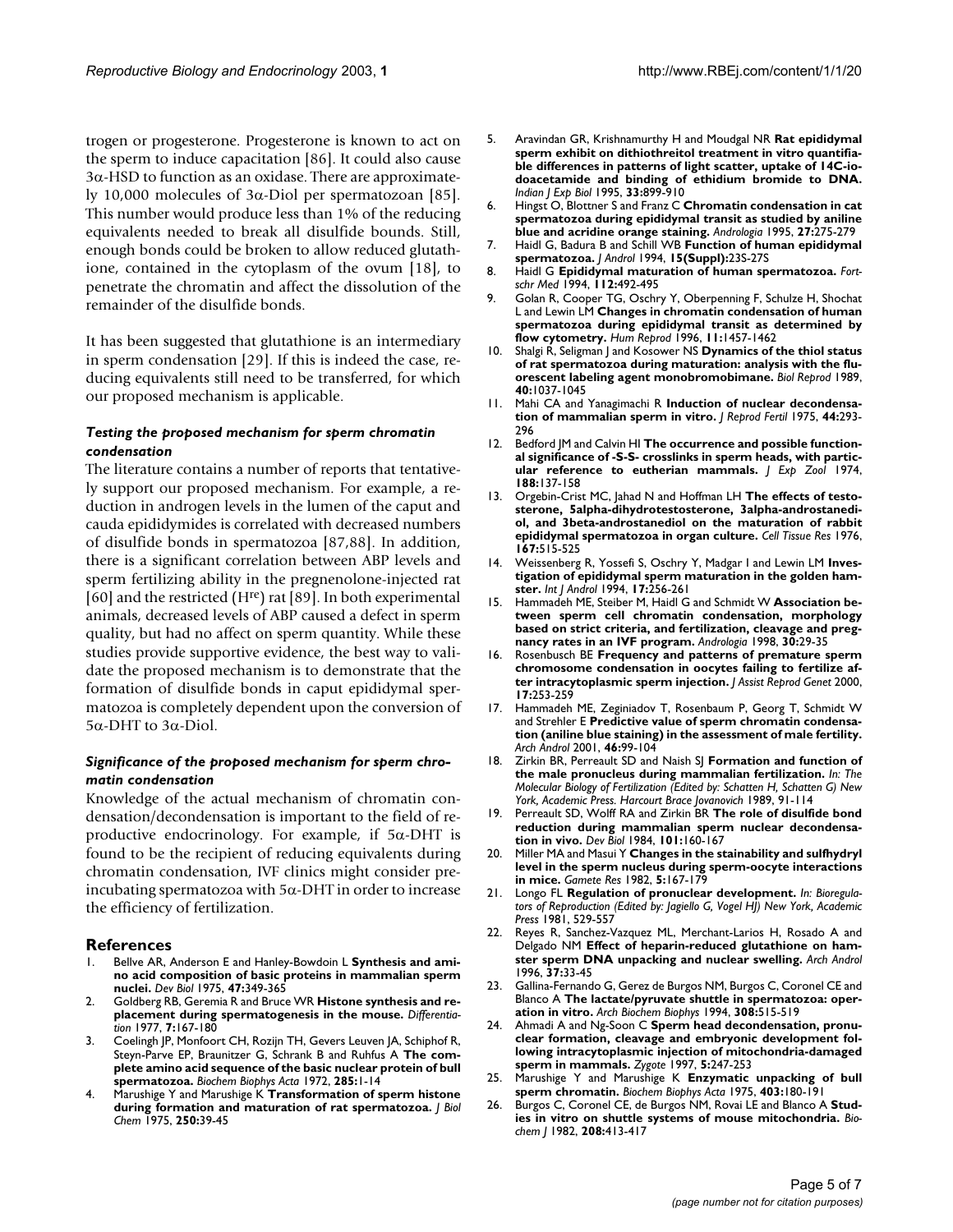- 27. Coronel CE, Gallina FG, Gerez de Burgos NM, Burgos C and Blanco A **[Properties of the branched-chain 2-hydroxy acid/2-oxo](http://www.ncbi.nlm.nih.gov/entrez/query.fcgi?cmd=Retrieve&db=PubMed&dopt=Abstract&list_uids=2875710) [acid shuttle in mouse spermatozoa.](http://www.ncbi.nlm.nih.gov/entrez/query.fcgi?cmd=Retrieve&db=PubMed&dopt=Abstract&list_uids=2875710)** *Biochem J* 1986, **235:**853- 858
- 28. Monesi V **Spermatogenesis and the spermatozoa.** *In: Reproduction in Mammals. I. Germ Cells and Fertilization (Edited by: Austin CR, Short RV) New York, Cambridge University Press* 1972, 46-84
- 29. Aitken RJ and Vernet P **[Maturation of redox regulatory mecha](http://www.ncbi.nlm.nih.gov/entrez/query.fcgi?cmd=Retrieve&db=PubMed&dopt=Abstract&list_uids=10645271)[nisms in the epididymis.](http://www.ncbi.nlm.nih.gov/entrez/query.fcgi?cmd=Retrieve&db=PubMed&dopt=Abstract&list_uids=10645271)** *J Reprod Fertil Suppl* 1998, **53:**109-118
- 30. Vernet P, Fulton N, Wallace C and Aitken RJ **[Analysis of reactive](http://www.ncbi.nlm.nih.gov/entrez/query.fcgi?cmd=Retrieve&db=PubMed&dopt=Abstract&list_uids=11566731) [oxygen species generating systems in rat epididymal sper](http://www.ncbi.nlm.nih.gov/entrez/query.fcgi?cmd=Retrieve&db=PubMed&dopt=Abstract&list_uids=11566731)[matozoa.](http://www.ncbi.nlm.nih.gov/entrez/query.fcgi?cmd=Retrieve&db=PubMed&dopt=Abstract&list_uids=11566731)** *Biol Reprod* 2001, **65:**1102-1113
- 31. Richer SC and Ford WC **[A critical investigation of NADPH ox](http://www.ncbi.nlm.nih.gov/entrez/query.fcgi?cmd=Retrieve&db=PubMed&dopt=Abstract&list_uids=11228243)[idase activity in human spermatozoa.](http://www.ncbi.nlm.nih.gov/entrez/query.fcgi?cmd=Retrieve&db=PubMed&dopt=Abstract&list_uids=11228243)** *Mol Hum Reprod* 2001, **7:**237-244
- 32. Chapman JC, Freeh SM and Michael SD **Sonication-resistent rat spermatid heads convert endogenous 5 alpha dihyrotestosterone to 5 alpha androstanediol.** *Med Sci Res* 1993, **21:**903-904
- 33. Djoseland O, Hogo S, Nyberg K, Hastings CD and Attramadal A **[Up](http://www.ncbi.nlm.nih.gov/entrez/query.fcgi?cmd=Retrieve&db=PubMed&dopt=Abstract&list_uids=663970)[take and metabolism of androgens by bovine spermatozoa.](http://www.ncbi.nlm.nih.gov/entrez/query.fcgi?cmd=Retrieve&db=PubMed&dopt=Abstract&list_uids=663970)** *Steroids* 1978, **31:**307-317
- 34. Hagenas L, Ritzen EM, Plooen L, Hansson V, French FS and Nayfeh SN **[Sertoli cell origin of testicular androgen-binding protein](http://www.ncbi.nlm.nih.gov/entrez/query.fcgi?cmd=Retrieve&db=PubMed&dopt=Abstract&list_uids=1126559) [\(ABP\).](http://www.ncbi.nlm.nih.gov/entrez/query.fcgi?cmd=Retrieve&db=PubMed&dopt=Abstract&list_uids=1126559)** *Mol Cell Endocrinol* 1975, **2:**339-350
- 35. Steinberger A, Heindel JJ, Lindsey JN, Elkington JSH, Sanborn BM and Steinberger E **[Isolation and culture of FSH responsive Sertoli](http://www.ncbi.nlm.nih.gov/entrez/query.fcgi?cmd=Retrieve&db=PubMed&dopt=Abstract&list_uids=170059) [cells.](http://www.ncbi.nlm.nih.gov/entrez/query.fcgi?cmd=Retrieve&db=PubMed&dopt=Abstract&list_uids=170059)** *Endocr Res Commun* 1975, **2:**261-272
- 36. Louis BG and Fritz IB **[Follicle-stimulating hormone and testo](http://www.ncbi.nlm.nih.gov/entrez/query.fcgi?cmd=Retrieve&db=PubMed&dopt=Abstract&list_uids=571796)[sterone independently increase the production of androgen](http://www.ncbi.nlm.nih.gov/entrez/query.fcgi?cmd=Retrieve&db=PubMed&dopt=Abstract&list_uids=571796) [binding protein by Sertoli cells in culture.](http://www.ncbi.nlm.nih.gov/entrez/query.fcgi?cmd=Retrieve&db=PubMed&dopt=Abstract&list_uids=571796)** *Endocrinology* 1979, **104:**454-461
- 37. Schmidt WN, Taylor CA and Danzo BJ **[The use of photoaffinity](http://www.ncbi.nlm.nih.gov/entrez/query.fcgi?cmd=Retrieve&db=PubMed&dopt=Abstract&list_uids=7193119) [ligand to compare androgen-binding protein \(ABP\) present](http://www.ncbi.nlm.nih.gov/entrez/query.fcgi?cmd=Retrieve&db=PubMed&dopt=Abstract&list_uids=7193119) in rat Sertoli cell culture media with ABP present in epididy[mal cytosol.](http://www.ncbi.nlm.nih.gov/entrez/query.fcgi?cmd=Retrieve&db=PubMed&dopt=Abstract&list_uids=7193119)** *Endocrinology* 1981, **108:**786-794
- 38. Gunsalus GL, Musto NA and Bardin CW **Bidirectional release of a Sertoli cell product, androgen binding protein, into the blood and seminiferous tubule.** *In: Testicular development, structure, and function (Edited by: Steinberger A, Steinberger E) New York, Raven Press* 1980, 291-297
- 39. Gunsalus GL and Bardin CW **[Sertoli-germ cell interactions as](http://www.ncbi.nlm.nih.gov/entrez/query.fcgi?cmd=Retrieve&db=PubMed&dopt=Abstract&list_uids=1785778) [determinants of bi-directional secretion of androgen-binding](http://www.ncbi.nlm.nih.gov/entrez/query.fcgi?cmd=Retrieve&db=PubMed&dopt=Abstract&list_uids=1785778) [protein.](http://www.ncbi.nlm.nih.gov/entrez/query.fcgi?cmd=Retrieve&db=PubMed&dopt=Abstract&list_uids=1785778)** *Ann NY Acad Sci* 1991, **637:**322-326
- 40. French FS and Ritzen EM **[A high affinity androgen-binding pro](http://www.ncbi.nlm.nih.gov/entrez/query.fcgi?cmd=Retrieve&db=PubMed&dopt=Abstract&list_uids=4712258)[tein \(ABP\) in rat testis: evidence for secretion into efferent](http://www.ncbi.nlm.nih.gov/entrez/query.fcgi?cmd=Retrieve&db=PubMed&dopt=Abstract&list_uids=4712258) [duct fluid and absorption by epididymis.](http://www.ncbi.nlm.nih.gov/entrez/query.fcgi?cmd=Retrieve&db=PubMed&dopt=Abstract&list_uids=4712258)** *Endocrinology* 1973, **93:**88-95
- 41. Danzo BJ, Eller BC and Orgebin-Crist MC **[Studies on the site of](http://www.ncbi.nlm.nih.gov/entrez/query.fcgi?cmd=Retrieve&db=PubMed&dopt=Abstract&list_uids=4367332) [origin of androgen binding protein present in epididymal cy](http://www.ncbi.nlm.nih.gov/entrez/query.fcgi?cmd=Retrieve&db=PubMed&dopt=Abstract&list_uids=4367332)[tosol from mature intact rabbits.](http://www.ncbi.nlm.nih.gov/entrez/query.fcgi?cmd=Retrieve&db=PubMed&dopt=Abstract&list_uids=4367332)** *Steroids* 1974, **24:**107-122
- 42. Vernon RG, Kopec B and Fritz IB **[Observations on the binding of](http://www.ncbi.nlm.nih.gov/entrez/query.fcgi?cmd=Retrieve&db=PubMed&dopt=Abstract&list_uids=10.1016/0303-7207(74)90028-8) [androgens by rat testis seminiferous tubules and testis ex](http://www.ncbi.nlm.nih.gov/entrez/query.fcgi?cmd=Retrieve&db=PubMed&dopt=Abstract&list_uids=10.1016/0303-7207(74)90028-8)[tracts.](http://www.ncbi.nlm.nih.gov/entrez/query.fcgi?cmd=Retrieve&db=PubMed&dopt=Abstract&list_uids=10.1016/0303-7207(74)90028-8)** *Mol Cell Endocrinol* 1974, **1:**167-187
- 43. Hansson V, Ritzen EM, French FS and Nayfeh SN **Androgen transport and receptor mechanisms in testis and epididymis.** *In: Handbook of Physiology. Sect. 7 (Edited by: Hamilton DW, Greep RO) Washington, D.C., American Physiological Society* 1975, **5:**173-201
- 44. Fritz IB **Sites of action of androgens and follicle stimulating hormone on cells of the seminiferous tubule.** *In: Biochemical Actions of Hormones (Edited by: Litwack G) New York, Academic Press* 1978, **5:**249-281
- 45. Turner TT, Jones CE, Howards SS, Ewing LL, Zegeye B and Gunsalus GL **[On the androgen microenvironment of maturing sper](http://www.ncbi.nlm.nih.gov/entrez/query.fcgi?cmd=Retrieve&db=PubMed&dopt=Abstract&list_uids=6541571)[matozoa.](http://www.ncbi.nlm.nih.gov/entrez/query.fcgi?cmd=Retrieve&db=PubMed&dopt=Abstract&list_uids=6541571)** *Endocrinology* 1984, **115:**1925-1932
- 46. Danzo BJ and Eller BC **[The ontogeny of biologically active an](http://www.ncbi.nlm.nih.gov/entrez/query.fcgi?cmd=Retrieve&db=PubMed&dopt=Abstract&list_uids=4040848)[drogen-binding protein in rat plasma, testis, and epididymis.](http://www.ncbi.nlm.nih.gov/entrez/query.fcgi?cmd=Retrieve&db=PubMed&dopt=Abstract&list_uids=4040848)** *Endocrinology* 1985, **117:**1380-1388
- 47. Nazian SJ **[Concentrations of free testosterone, total testo](http://www.ncbi.nlm.nih.gov/entrez/query.fcgi?cmd=Retrieve&db=PubMed&dopt=Abstract&list_uids=3944019)[sterone, and androgen binding protein in the peripheral se](http://www.ncbi.nlm.nih.gov/entrez/query.fcgi?cmd=Retrieve&db=PubMed&dopt=Abstract&list_uids=3944019)[rum of male rats during sexual maturation.](http://www.ncbi.nlm.nih.gov/entrez/query.fcgi?cmd=Retrieve&db=PubMed&dopt=Abstract&list_uids=3944019)** *J Androl* 1986, **7:**49- 54
- 48. Huang HFS, Pogach LM, Nathan E, Giglio W and Seebode JJ **[Syner](http://www.ncbi.nlm.nih.gov/entrez/query.fcgi?cmd=Retrieve&db=PubMed&dopt=Abstract&list_uids=1903701)[gistic effects of follicle-stimulating hormone and testoster](http://www.ncbi.nlm.nih.gov/entrez/query.fcgi?cmd=Retrieve&db=PubMed&dopt=Abstract&list_uids=1903701)one on the maintenance of spermiogenesis in hypophysectomized rats: relationship with the androgen[binding protein status.](http://www.ncbi.nlm.nih.gov/entrez/query.fcgi?cmd=Retrieve&db=PubMed&dopt=Abstract&list_uids=1903701)** *Endocrinology* 1991, **128:**3152-3161
- 49. Hansson V, Reusch E, Trygstad O, Torgersen O, Ritzen EM and French FS **FSH stimulation of testicular androgen binding protein.** *Nature* 1973, **246:**56-58
- 50. Ritzen EM, Hagenas L, Hansson V and French FS **In vitro synthesis of testicular androgen binding protein (ABP); stimulation by FSH and androgen.** *In: Hormonal Regulation of Spermatogenesis (Edited by: French FS, Hansson V, Ritzen EM, Nayfeh SN) New York, Plenum Press* 1975, 353-366
- 51. Westphal U **Steroid-protein interactions.** *In: II. Monographs on Endocrinology. Berlin, Springer-Verlag* 1986, 198-301
- 52. Khan MS, Knowles BB, Aden DP and Rosner W **Secretion of testosterone-estradiol-binding globulin by a human hepatomaderived cell line.** *J Clin Endocrin Metab* 1981, **53:**448-449
- 53. Joseph DR, Hall SH, Conti M and French FS **[The gene structure of](http://www.ncbi.nlm.nih.gov/entrez/query.fcgi?cmd=Retrieve&db=PubMed&dopt=Abstract&list_uids=2840566) rat androgen-binding protein: identification of potential reg[ulatory deoxyribonucleic acid elements of a follicle-stimulat](http://www.ncbi.nlm.nih.gov/entrez/query.fcgi?cmd=Retrieve&db=PubMed&dopt=Abstract&list_uids=2840566)[ing hormone-regulated protein.](http://www.ncbi.nlm.nih.gov/entrez/query.fcgi?cmd=Retrieve&db=PubMed&dopt=Abstract&list_uids=2840566)** *Molec Endocr* 1988, **2:**3-13
- 54. Gershagen S, Lundwall A and Fernlund P **[Characterization of the](http://www.ncbi.nlm.nih.gov/entrez/query.fcgi?cmd=Retrieve&db=PubMed&dopt=Abstract&list_uids=2587256) [human sex hormone-binding globulin \(SHBG\) gene and](http://www.ncbi.nlm.nih.gov/entrez/query.fcgi?cmd=Retrieve&db=PubMed&dopt=Abstract&list_uids=2587256) [demonstration of two transcripts in both liver and testis.](http://www.ncbi.nlm.nih.gov/entrez/query.fcgi?cmd=Retrieve&db=PubMed&dopt=Abstract&list_uids=2587256)** *Nucleic Acids Res* 1989, **17:**9245-9258
- 55. Sullivan PM, Petrusz P, Szpirer C and Joseph DR **[Alternative](http://www.ncbi.nlm.nih.gov/entrez/query.fcgi?cmd=Retrieve&db=PubMed&dopt=Abstract&list_uids=1702422) processing of androgen-binding protein RNA transcripts in [fetal rat liver. Identification of a transcript formed by trans](http://www.ncbi.nlm.nih.gov/entrez/query.fcgi?cmd=Retrieve&db=PubMed&dopt=Abstract&list_uids=1702422) [splicing.](http://www.ncbi.nlm.nih.gov/entrez/query.fcgi?cmd=Retrieve&db=PubMed&dopt=Abstract&list_uids=1702422)** *J Biol Chem* 1991, **266:**143-154
- 56. Cunningham GR, Tindall DJ and Means AR **[Differences in steroid](http://www.ncbi.nlm.nih.gov/entrez/query.fcgi?cmd=Retrieve&db=PubMed&dopt=Abstract&list_uids=442122) [specificity for rat androgen binding protein and the cytoplas](http://www.ncbi.nlm.nih.gov/entrez/query.fcgi?cmd=Retrieve&db=PubMed&dopt=Abstract&list_uids=442122)[mic receptor.](http://www.ncbi.nlm.nih.gov/entrez/query.fcgi?cmd=Retrieve&db=PubMed&dopt=Abstract&list_uids=442122)** *Steroids* 1979, **33:**261-276
- 57. French FS and Ritzen EM **Androgen-binding protein in efferent duct fluid of rat testis.** *J Reprod Fert* 1973, **32:**479-483
- 58. Ritzen EM, French FS, Weddington SC, Nayfeh SN and Hansson V **[Steroid binding in polyacrylamide gels. Quantitation at](http://www.ncbi.nlm.nih.gov/entrez/query.fcgi?cmd=Retrieve&db=PubMed&dopt=Abstract&list_uids=4371367) [steady state conditions.](http://www.ncbi.nlm.nih.gov/entrez/query.fcgi?cmd=Retrieve&db=PubMed&dopt=Abstract&list_uids=4371367)** *J Biol Chem* 1974, **249:**6597-6604
- 59. Danzo BJ **[The effects of a gonadotropin-releasing hormone](http://www.ncbi.nlm.nih.gov/entrez/query.fcgi?cmd=Retrieve&db=PubMed&dopt=Abstract&list_uids=7649109) [antagonist on androgen-binding protein distribution and](http://www.ncbi.nlm.nih.gov/entrez/query.fcgi?cmd=Retrieve&db=PubMed&dopt=Abstract&list_uids=7649109) [other parameters in the adult male rat.](http://www.ncbi.nlm.nih.gov/entrez/query.fcgi?cmd=Retrieve&db=PubMed&dopt=Abstract&list_uids=7649109)** *Endocrinology* 1995, **136:**4004-4011
- 60. Anthony CT, Danzo BJ and Orgebin-Crist M-C **[Investigations on](http://www.ncbi.nlm.nih.gov/entrez/query.fcgi?cmd=Retrieve&db=PubMed&dopt=Abstract&list_uids=6538478) [the relationship between sperm fertilizing ability and andro](http://www.ncbi.nlm.nih.gov/entrez/query.fcgi?cmd=Retrieve&db=PubMed&dopt=Abstract&list_uids=6538478)gen-binding protein in the hypophysectomized, pregnenolo[ne-injected rat.](http://www.ncbi.nlm.nih.gov/entrez/query.fcgi?cmd=Retrieve&db=PubMed&dopt=Abstract&list_uids=6538478)** *Endocrinology* 1984, **114:**1419-1425
- 61. Anthony CT, Danzo BJ and Orgebin-Crist MC **[Investigations on](http://www.ncbi.nlm.nih.gov/entrez/query.fcgi?cmd=Retrieve&db=PubMed&dopt=Abstract&list_uids=6538477) [the relationship between sperm fertilizing ability and andro](http://www.ncbi.nlm.nih.gov/entrez/query.fcgi?cmd=Retrieve&db=PubMed&dopt=Abstract&list_uids=6538477)[gen binding protein in the restricted rat.](http://www.ncbi.nlm.nih.gov/entrez/query.fcgi?cmd=Retrieve&db=PubMed&dopt=Abstract&list_uids=6538477)** *Endocrinology* 1984, **114:**1413-1418
- 62. Holland MK, Rogers BJ, Orgebin-Crist MC and Danzo BJ **[Effects of](http://www.ncbi.nlm.nih.gov/entrez/query.fcgi?cmd=Retrieve&db=PubMed&dopt=Abstract&list_uids=3668963) [photoperiod on androgen-binding protein and sperm fertiliz](http://www.ncbi.nlm.nih.gov/entrez/query.fcgi?cmd=Retrieve&db=PubMed&dopt=Abstract&list_uids=3668963)[ing ability in the hamster.](http://www.ncbi.nlm.nih.gov/entrez/query.fcgi?cmd=Retrieve&db=PubMed&dopt=Abstract&list_uids=3668963)** *J Reprod Fertil* 1987, **81:**99-112
- 63. Huang HFS, Pogach L, Giglio W, Nathan E and Seebode J **[GnRH-A](http://www.ncbi.nlm.nih.gov/entrez/query.fcgi?cmd=Retrieve&db=PubMed&dopt=Abstract&list_uids=1597399) induced arrest of spermiogenesis in rats is associated with al[tered androgen binding protein distribution in the testis and](http://www.ncbi.nlm.nih.gov/entrez/query.fcgi?cmd=Retrieve&db=PubMed&dopt=Abstract&list_uids=1597399) [epididymis.](http://www.ncbi.nlm.nih.gov/entrez/query.fcgi?cmd=Retrieve&db=PubMed&dopt=Abstract&list_uids=1597399)** *J Androl* 1992, **13:**153-159
- 64. Pogach L, Giglio W, Nathan E and Huang HFS **Maintenance of spermiogenesis by exogenous testosterone in rats treated with a GnRH antagonist: relationship with androgen-binding protein status.** *J Reprod Fert* 1993, **98:**415-422
- Galdieri M, Monaco L and Stefanini M [Secretion of androgen bind](http://www.ncbi.nlm.nih.gov/entrez/query.fcgi?cmd=Retrieve&db=PubMed&dopt=Abstract&list_uids=6096339)**[ing protein by Sertoli cells is influenced by contact with germ](http://www.ncbi.nlm.nih.gov/entrez/query.fcgi?cmd=Retrieve&db=PubMed&dopt=Abstract&list_uids=6096339) [cells.](http://www.ncbi.nlm.nih.gov/entrez/query.fcgi?cmd=Retrieve&db=PubMed&dopt=Abstract&list_uids=6096339)** *J Androl* 1984, **5:**409-415
- 66. Janecki AJ, Jakubowiak A and Steinberger A **[Effect of germ cells on](http://www.ncbi.nlm.nih.gov/entrez/query.fcgi?cmd=Retrieve&db=PubMed&dopt=Abstract&list_uids=3133343) [vectorial secretion of androgen-binding protein and trans](http://www.ncbi.nlm.nih.gov/entrez/query.fcgi?cmd=Retrieve&db=PubMed&dopt=Abstract&list_uids=3133343)[ferrin by immature rat Sertoli cells in vitro.](http://www.ncbi.nlm.nih.gov/entrez/query.fcgi?cmd=Retrieve&db=PubMed&dopt=Abstract&list_uids=3133343)** *J Androl* 1988, **9:**126-132
- 67. Steinberger A, Dighe RR and Diaz J **[Testicular peptides and their](http://www.ncbi.nlm.nih.gov/entrez/query.fcgi?cmd=Retrieve&db=PubMed&dopt=Abstract&list_uids=6443748) [endocrine and paracrine functions.](http://www.ncbi.nlm.nih.gov/entrez/query.fcgi?cmd=Retrieve&db=PubMed&dopt=Abstract&list_uids=6443748)** *Arch Biol Med Exp* 1984, **17:**267-271
- 68. Pelliniemi LJ, Dym M, Gunsalus GL, Musto NA, Bardin CW and Fawcett DW **[Immunocytochemical localization of androgen](http://www.ncbi.nlm.nih.gov/entrez/query.fcgi?cmd=Retrieve&db=PubMed&dopt=Abstract&list_uids=7007029)[binding protein in the male rat reproductive tract.](http://www.ncbi.nlm.nih.gov/entrez/query.fcgi?cmd=Retrieve&db=PubMed&dopt=Abstract&list_uids=7007029)** *Endocrinology* 1981, **108:**925-931
- 69. Attramadal A, Bardin CW, Gunsalus GL, Musto NA and Hansson V **[Immunocytochemical localization of androgen binding pro](http://www.ncbi.nlm.nih.gov/entrez/query.fcgi?cmd=Retrieve&db=PubMed&dopt=Abstract&list_uids=7034797)[tein in rat sertoli and epididymal cells.](http://www.ncbi.nlm.nih.gov/entrez/query.fcgi?cmd=Retrieve&db=PubMed&dopt=Abstract&list_uids=7034797)** *Biol Reprod* 1981, **25:**983- 988